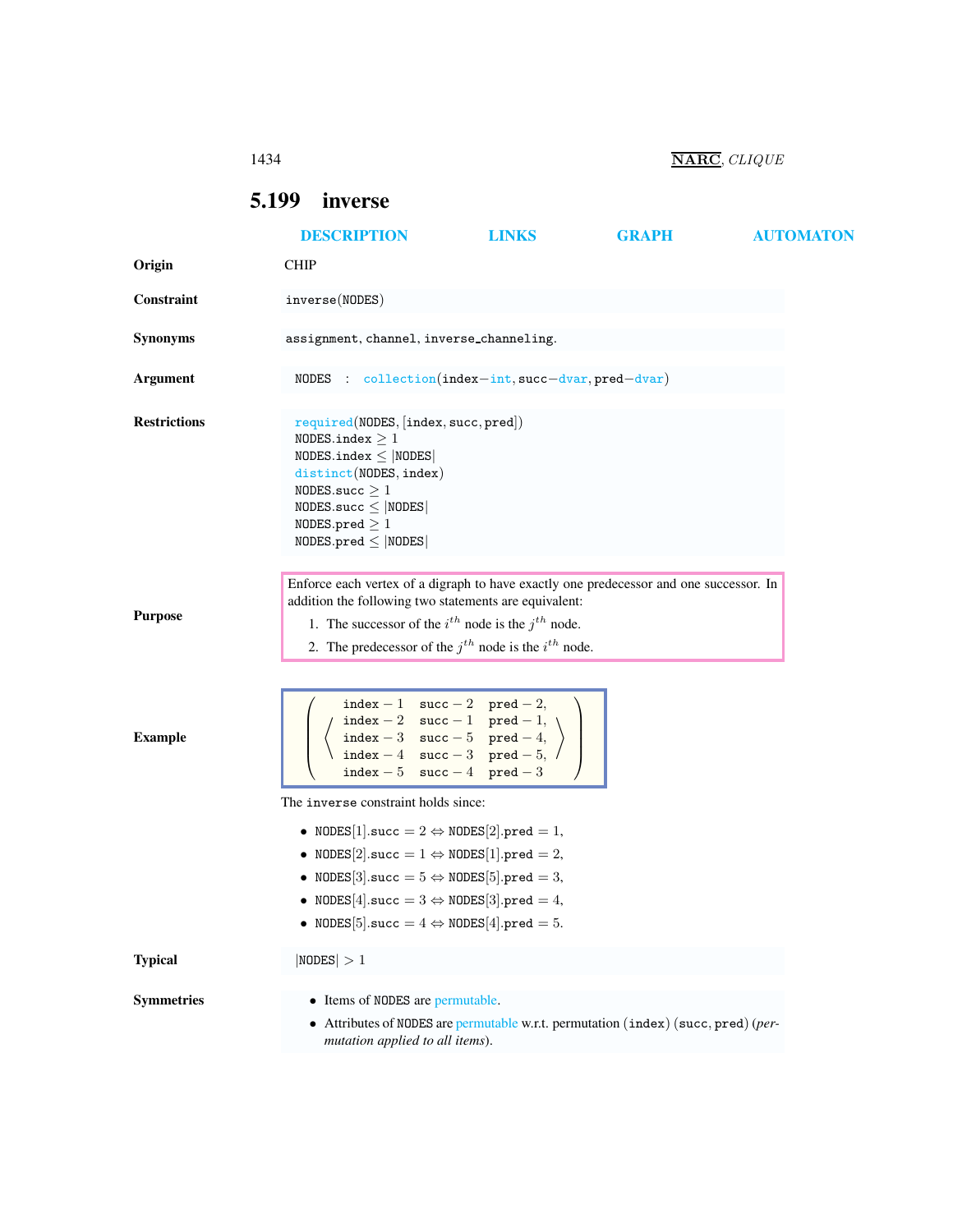## <sup>20000128</sup> 1435

<span id="page-1-0"></span>

| Arg. properties |                                                                                                                                                                                                                                                                                                                                                                                                                                                                                                                                                                                                                                                                                                                                                                                                                                                                                                                                                                                                                                                                                                                                                |                                      |  |  |                                      |     |  |  |
|-----------------|------------------------------------------------------------------------------------------------------------------------------------------------------------------------------------------------------------------------------------------------------------------------------------------------------------------------------------------------------------------------------------------------------------------------------------------------------------------------------------------------------------------------------------------------------------------------------------------------------------------------------------------------------------------------------------------------------------------------------------------------------------------------------------------------------------------------------------------------------------------------------------------------------------------------------------------------------------------------------------------------------------------------------------------------------------------------------------------------------------------------------------------------|--------------------------------------|--|--|--------------------------------------|-----|--|--|
|                 | • Functional dependency:<br>NODES.pred.                                                                                                                                                                                                                                                                                                                                                                                                                                                                                                                                                                                                                                                                                                                                                                                                                                                                                                                                                                                                                                                                                                        |                                      |  |  | NODES.succ determined by NODES.index | and |  |  |
|                 | • Functional dependency:<br>NODES.succ.                                                                                                                                                                                                                                                                                                                                                                                                                                                                                                                                                                                                                                                                                                                                                                                                                                                                                                                                                                                                                                                                                                        |                                      |  |  | NODES.pred determined by NODES.index | and |  |  |
| <b>Usage</b>    | This constraint is used in order to make the link between the successor and the predeces-<br>sor variables. This is sometimes required by specific heuristics that use both predecessor<br>and successor variables. In some problems, the successor and predecessor variables are<br>respectively interpreted as <i>column</i> an <i>row</i> variables (i.e., we have a bijection between the<br>successor variables and their values). This is for instance the case in the $n$ -queens problem<br>(i.e., place $n$ queens on an $n$ by $n$ chessboard in such a way that no two queens are on the<br>same row, the same column or the same diagonal) when we use the following model: to<br>each column of the chessboard we associate a variable that gives the row where the cor-<br>responding queen is located. Symmetrically, to each row of the chessboard we create a<br>variable that indicates the column where the associated queen is placed. Having these two<br>sets of variables, we can now write a heuristics that selects the column or the row for which<br>we have the fewest number of alternatives for placing a queen. |                                      |  |  |                                      |     |  |  |
| <b>Remark</b>   | In the original inverse constraint of CHIP the index attribute was not explicitly present.<br>It was implicitly defined as the position of a variable in a list, the first position being 1.<br>This is also the case for <b>SICStus Prolog</b> , JaCoP and Gecode where the variables are<br>respectively indexed from 1, 0 and 0. Within <b>SICStus Prolog and JaCoP</b> (http://www.<br>jacop.eu/), the inverse constraint is called assignment. Within Gecode, it is called<br>channel $(\text{http://www.gecode.org/}).$                                                                                                                                                                                                                                                                                                                                                                                                                                                                                                                                                                                                                  |                                      |  |  |                                      |     |  |  |
| Algorithm       | An arc-consistency filtering algorithm for the inverse constraint is described in [129,<br>130]. The algorithm is based on the following ideas:                                                                                                                                                                                                                                                                                                                                                                                                                                                                                                                                                                                                                                                                                                                                                                                                                                                                                                                                                                                                |                                      |  |  |                                      |     |  |  |
|                 | • We first normalize the domains of the variables by removing value i from the $jth$<br>predecessor variable if value j does not belong to the $i^{th}$ successor variable, and by<br>removing value j from the $i^{th}$ successor variable if value i does not belong to the<br>$jth$ predecessor variable.                                                                                                                                                                                                                                                                                                                                                                                                                                                                                                                                                                                                                                                                                                                                                                                                                                   |                                      |  |  |                                      |     |  |  |
|                 | • Second, one can map solutions to the inverse constraint to perfect matchings in<br>a so-called variable bipartite graph derived from the domain of the variables of the<br>constraint in the following way: to each successor variable corresponds a vertex; sim-<br>ilarly to each predecessor variable corresponds a vertex; there is and edge between<br>the $i^{th}$ successor variable and the $j^{th}$ predecessor variable if and only if value i<br>belongs to the domain of the $j^{th}$ predecessor variable and value j belongs to the<br>domain of the $i^{th}$ successor variable.                                                                                                                                                                                                                                                                                                                                                                                                                                                                                                                                              |                                      |  |  |                                      |     |  |  |
|                 | Third, Dulmage-Mendelsohn decomposition [148] is used to characterise all edges<br>that do not belong to any perfect matching, and therefore prune the corresponding<br>variables.                                                                                                                                                                                                                                                                                                                                                                                                                                                                                                                                                                                                                                                                                                                                                                                                                                                                                                                                                             |                                      |  |  |                                      |     |  |  |
| <b>Systems</b>  | inverseChanneling<br>assignment<br>in SICStus.                                                                                                                                                                                                                                                                                                                                                                                                                                                                                                                                                                                                                                                                                                                                                                                                                                                                                                                                                                                                                                                                                                 | in Choco, channel in Gecode, inverse |  |  | in MiniZinc,                         |     |  |  |
| See also        | common keyword: cycle, symmetric_alldifferent (permutation).                                                                                                                                                                                                                                                                                                                                                                                                                                                                                                                                                                                                                                                                                                                                                                                                                                                                                                                                                                                                                                                                                   |                                      |  |  |                                      |     |  |  |
|                 | generalisation: inverse_offset (do not assume anymore that the smallest value of the<br>pred or succ attributes is equal to 1), inverse_set (domain variable replaced by set                                                                                                                                                                                                                                                                                                                                                                                                                                                                                                                                                                                                                                                                                                                                                                                                                                                                                                                                                                   |                                      |  |  |                                      |     |  |  |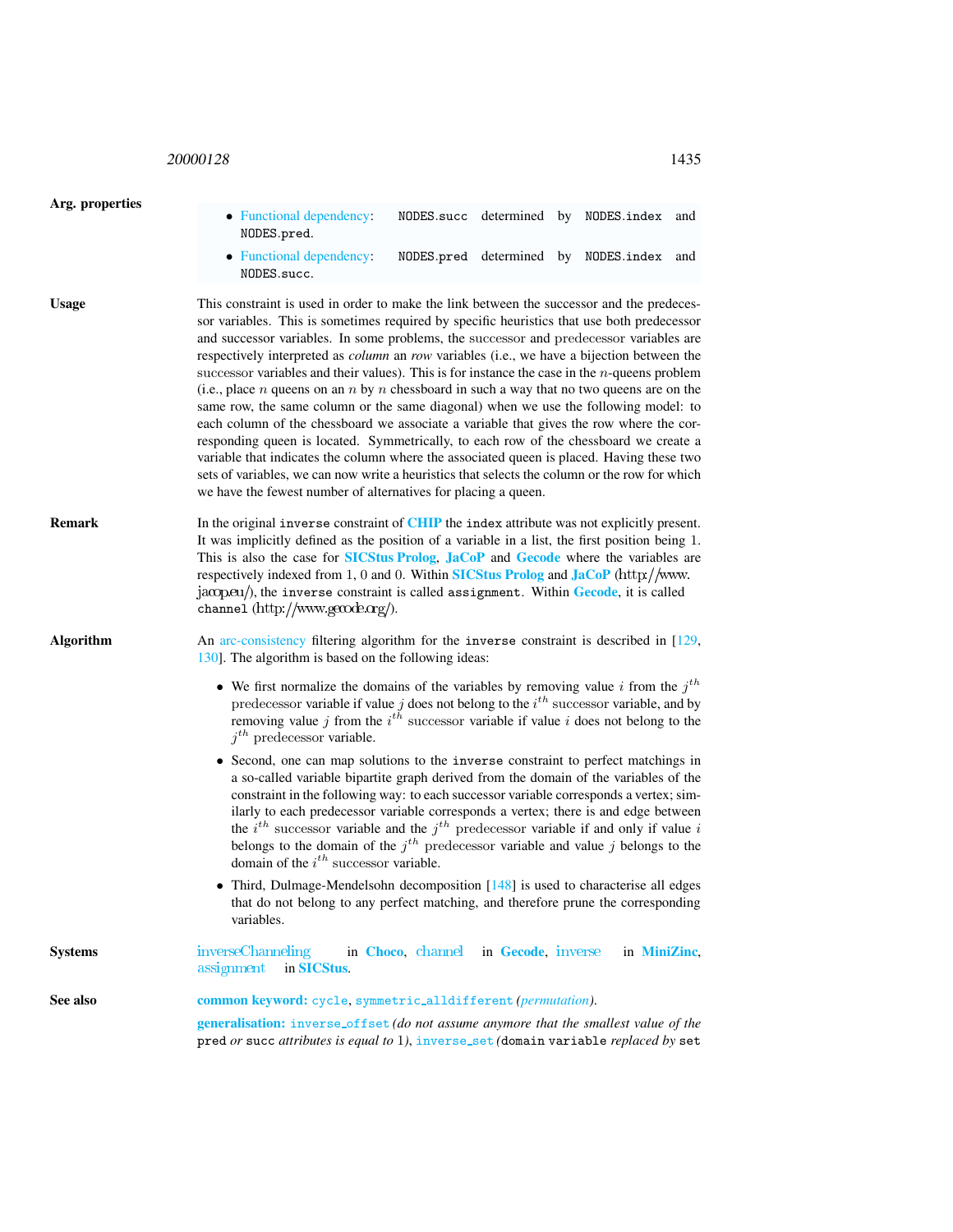## 1436 **NARC**, *CLIQUE*

variable), inverse\_within\_range (partial mapping between two collections of distinct *size)*. implies (items to collection): lex alldifferent. Keywords characteristic of a constraint: automaton, automaton with array of counters. combinatorial object: permutation. constraint arguments: pure functional dependency. constraint type: graph constraint. filtering: bipartite matching, arc-consistency. heuristics: heuristics. modelling: channelling constraint, permutation channel, dual model, functional dependency. modelling exercises: n-Amazons, zebra puzzle. puzzles: n-Amazons, n-queens, zebra puzzle.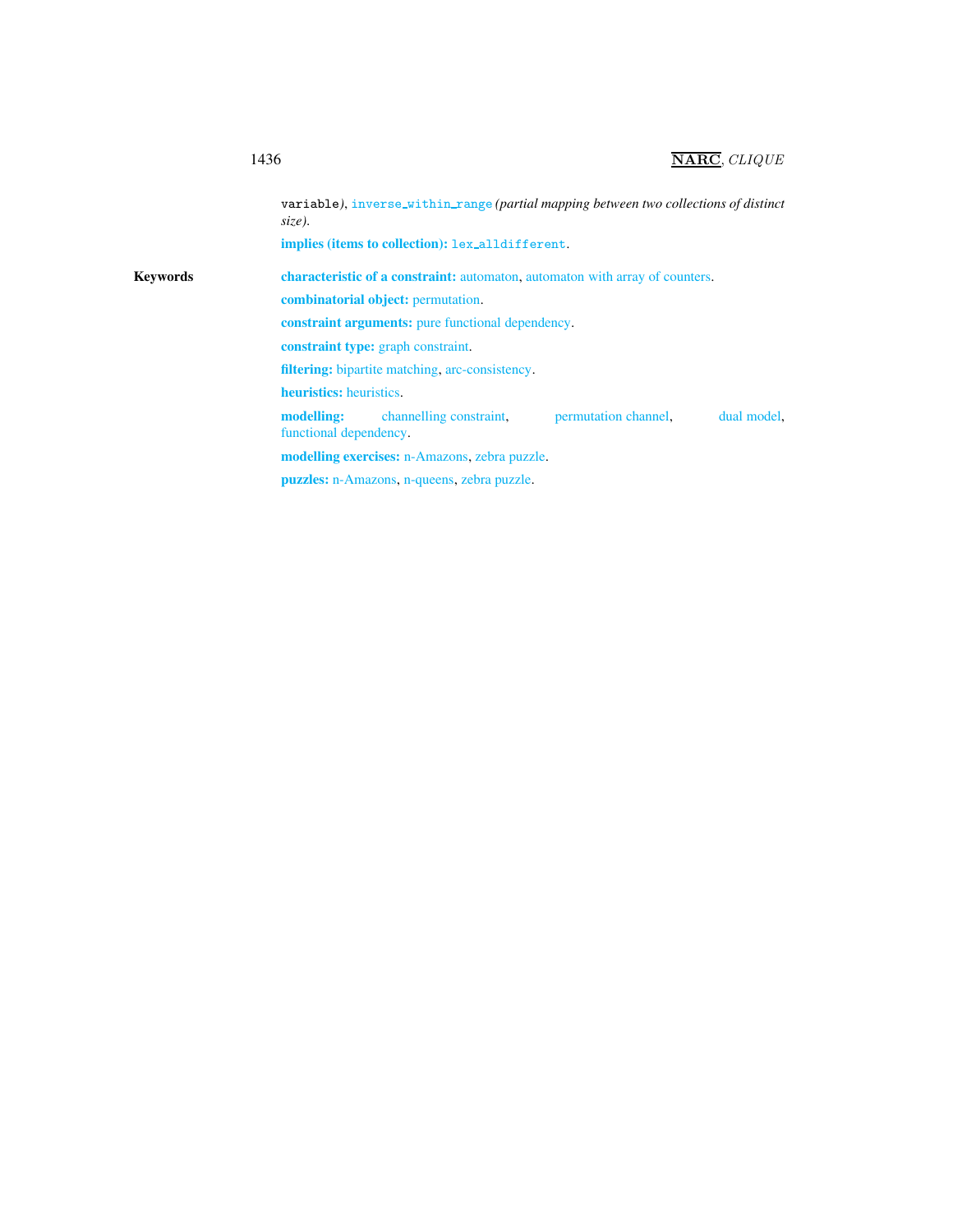#### <span id="page-3-0"></span><sup>20000128</sup> 1437

| Arc input(s)         | NODES                                                                        |
|----------------------|------------------------------------------------------------------------------|
| Arc generator        | $CLIQUE \rightarrow collection(nodes1, nodes2)$                              |
| Arc arity            | 2                                                                            |
| Arc constraint $(s)$ | $\bullet$ nodes1.succ = nodes2.index<br>$\bullet$ nodes2.pred = nodes1.index |
| Graph property(ies)  | $NARC =  NODES $                                                             |
|                      |                                                                              |

Graph model In order to express the binary constraint that links two vertices one has to make explicit the identifier of the vertices. This is why the inverse constraint considers objects that have three attributes:

- One fixed attribute index that is the identifier of the vertex,
- One variable attribute succ that is the successor of the vertex,
- One variable attribute pred that is the predecessor of the vertex.

Parts (A) and (B) of Figure [5.446](#page-3-1) respectively show the initial and final graph associated with the Example slot. Since we use the NARC graph property, the arcs of the final graph are stressed in bold.



<span id="page-3-1"></span>Figure 5.446: Initial and final graph of the inverse constraint

Signature Since all the index attributes of the NODES collection are distinct and because of the first condition  $nodes1.succ = nodes2.index$  of the arc constraint all the vertices of the final graph have at most one predecessor.

> Since all the index attributes of the NODES collection are distinct and because of the second condition  $nodes2.pred = nodes1.index$  of the arc constraint all the vertices of the final graph have at most one successor.

> From the two previous remarks it follows that the final graph is made up from disjoint paths and disjoint circuits. Therefore the maximum number of arcs of the final graph is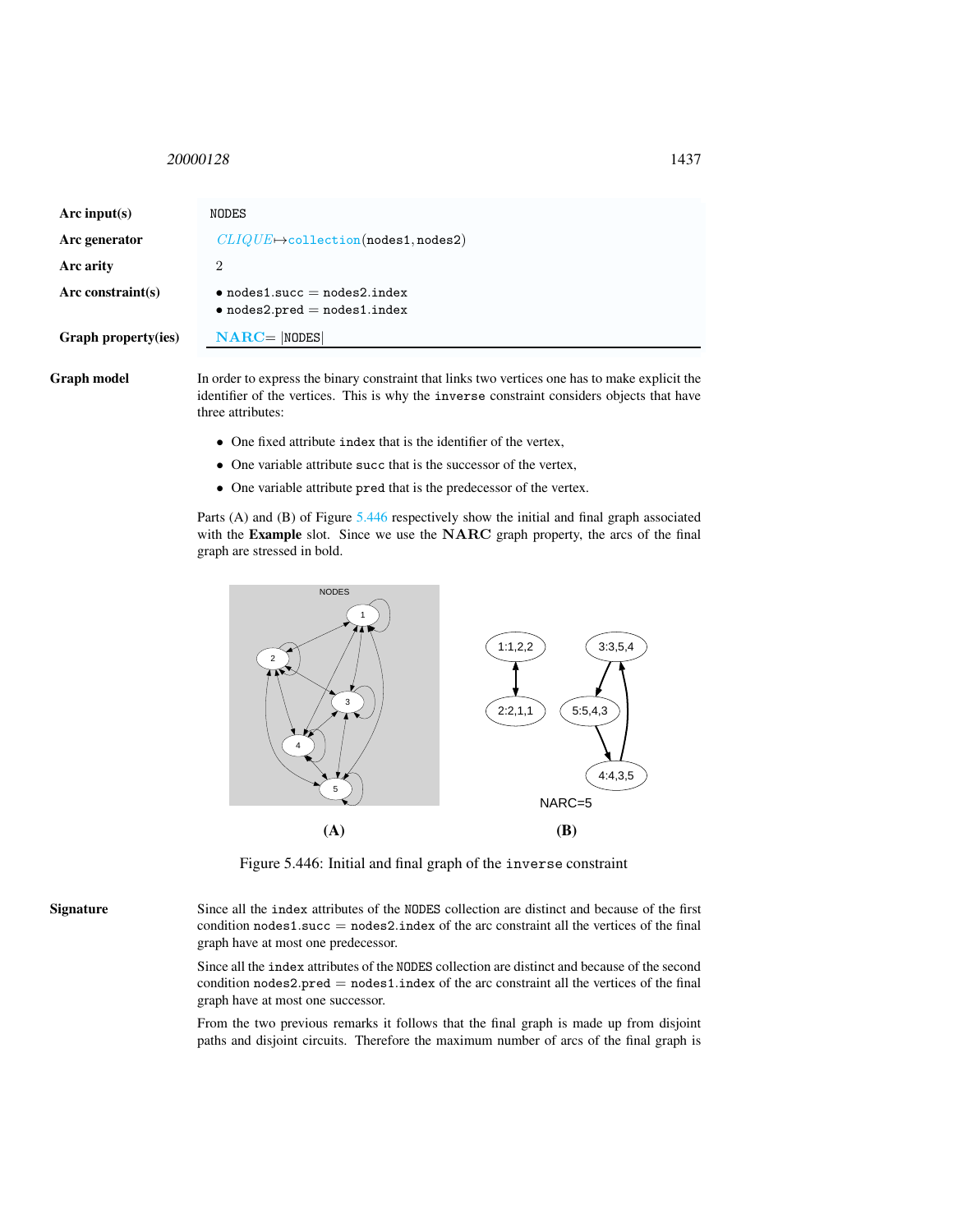equal to its maximum number of vertices NODES. So we can rewrite the graph property  $\mathbf{NARC} = |\mathbf{NODES}|$  to  $\mathbf{NARC} \ge |\mathbf{NODES}|$  and simplify  $\overline{\mathbf{NARC}}$  to  $\overline{\mathbf{NARC}}$ .